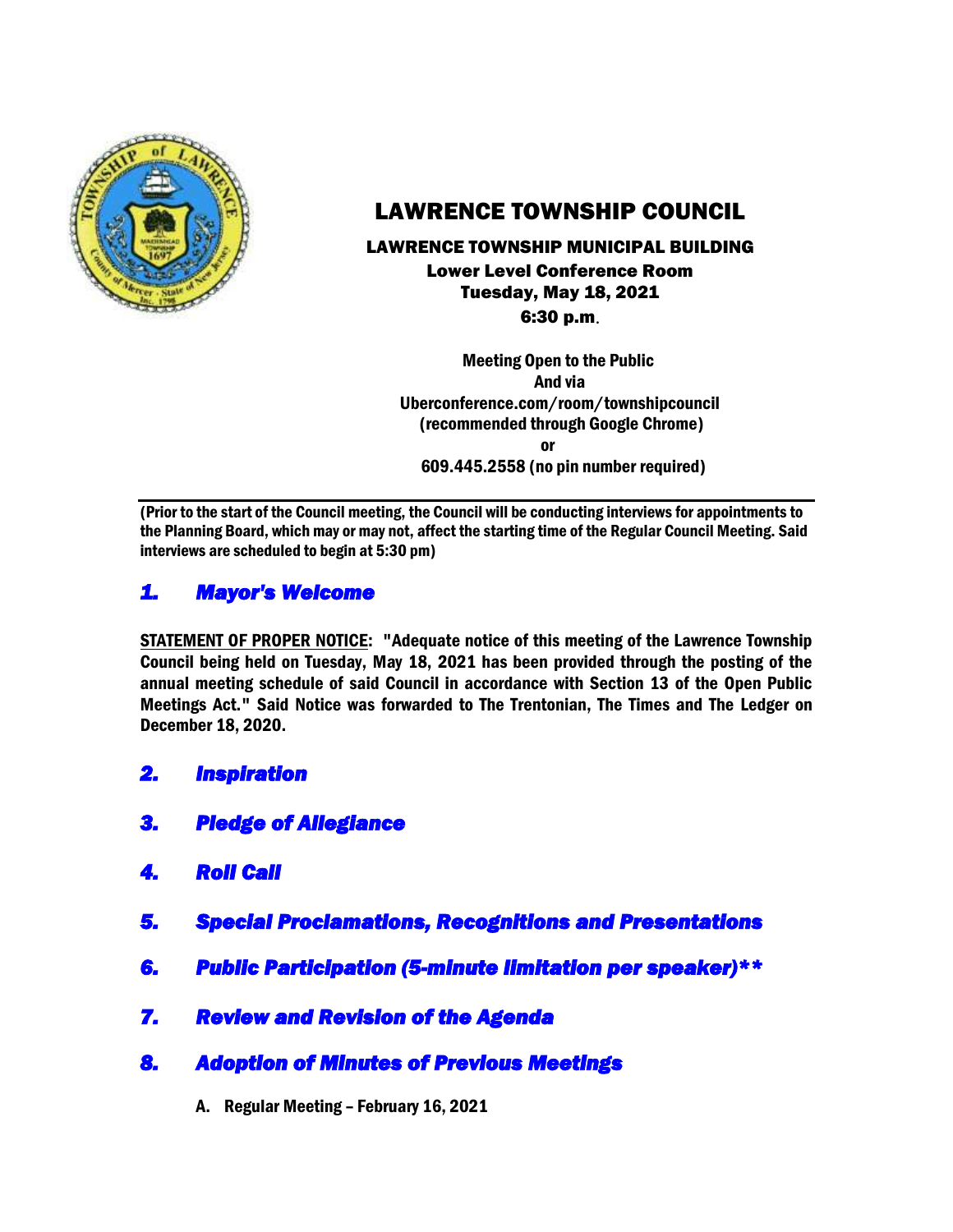# *9. Awarding and/or Rejecting of Bids\**

A. #173 Authorizing Awarding of Bid for Veterans' Park Site Lighting **Improvements** 

### *10. Introduction of Ordinances***\*\***

- A. Ordinance No. 2396-21 ORDINANCE AUTHORIZING THE PRIVATE SALE OF CERTAIN LANDS OF THE TOWNSHIP OF LAWRENCE, COUNTY OF MERCER, NOT NEEDED FOR PUBLIC USE
- B. Ordinance No. 2397-21 AN ORDINANCE AMENDING ORDINANCE NO. 2388-21 ESTABLISHING PROVISIONS GOVERNING SPECIAL DUTY ASSIGNMENTS FOR POLICE OFFICERS

## *11. Adoption of Ordinances\**

- A. Ordinance No. 2393-21 AN ORDINANCE AMENDING ORDINANCE NO. 2247-16 ESTABLISHING RATES FOR SEWER SERVICE
- B. Ordinance No. 2394-21 BOND ORDINANCE PROVIDING FOR VARIOUS ROAD IMPROVEMENTS IN AND BY THE TOWNSHIP OF LAWRENCE IN THE COUNTY OF MERCER, NEW JERSEY, APPROPRIATING \$2,597,550, INCLUDING ANY TRANSPORTATION TRUST GRANT FUNDING TO BE USED TO OFFSET BONDS OR NOTES, AND AUTHORIZING THE ISSUANCE OF \$1,836,000 BONDS OR NOTES TO FINANCE PART OF THE COST THEREOF
- C. Ordinance No. 2395-21 ORDINANCE APPROPRIATING \$258,450 FROM THE CAPITAL IMPROVEMENT FUND FOR VARIOUS CAPITAL IMPROVEMENTS IN AND BY THE TOWNSHIP OF LAWRENCE, IN THE COUNTY OF MERCER, NEW JERSEY

### *12. Manager's Report*

- *13. Attorney's Report*
- *14. Clerk's Report*
- *15. Unfinished Business*
- *16. New Business*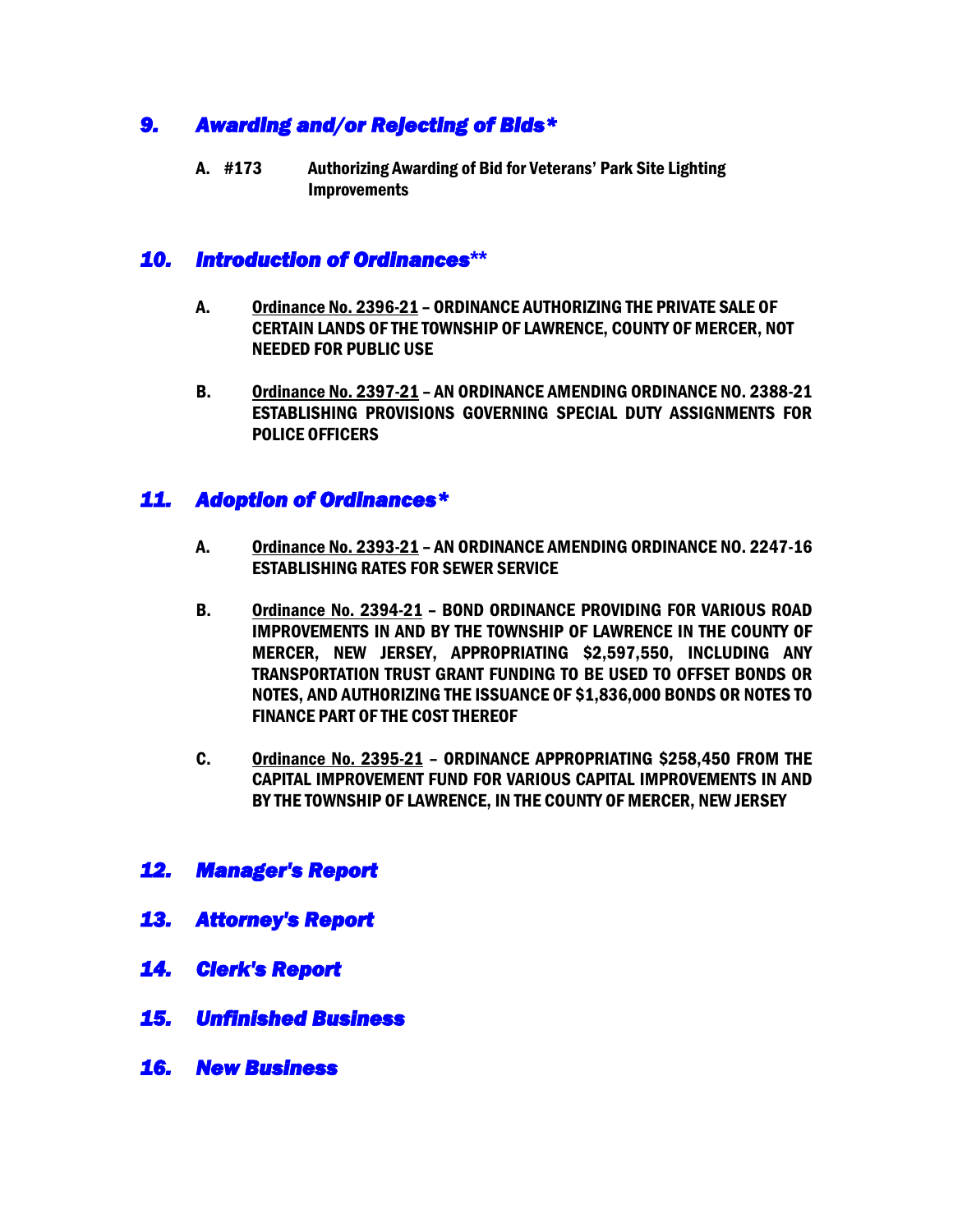# *17. Public Participation (3-minute limitation per speaker) \*\**

# *18. Resolutions*

- A. Bond Acceptance
- B. Bond Release

#### C. Escrow Release

- 1) #189 Authorizing Release of Soil Test Escrow for 9 Bannister Drive, IP-09/21
- 2) #190 Authorizing Release of Soil Test Escrow for 671 Rosedale Road, IP-10/21

#### D. Refunds

- 1) #174 Authorizing Recreation Fee Refund
- 2) #175 Authorizing Refund Due to Cancelation of Mulch Delivery
- 3) #186 Authorizing the Refund of Tax Overpayments
- 4) #188 Authorizing the Refund of Health Insurance Payment

### E. Special Items of Revenue

- 1) #176 Authorizing a Special Item of Revenue from the State of New Jersey - \$50,000.00
- 2) #177 Authorizing a Special Item of Revenue from the NJ Association of County and City Health Officials - \$3,247.60
- 3) #178 Authorizing a Special Item of Revenue from the NJ Association of County and City Health Officials - \$579.00
- 4) #179 Authorizing a Special Item of Revenue from the State of New Jersey - \$92,128.65
- 5) #180 Authorizing a Special Item of Revenue from the State of New Jersey - \$108.00
- 6) #181 Authorizing a Special Item of Revenue from the County of Mercer - \$12,243.00
- 7) #182 Authorizing a Special Item of Revenue from the State of New Jersey - \$32,400.00

### F. Professional Services Agreements

- 1) #191 Authorizing Amending the Professional Services Agreement for the Township Attorney
- 2) #192 Authorizing Amending the Professional Services Agreement for the Engineering Consultant to the Planning Board and Zoning Board
- G. Grants